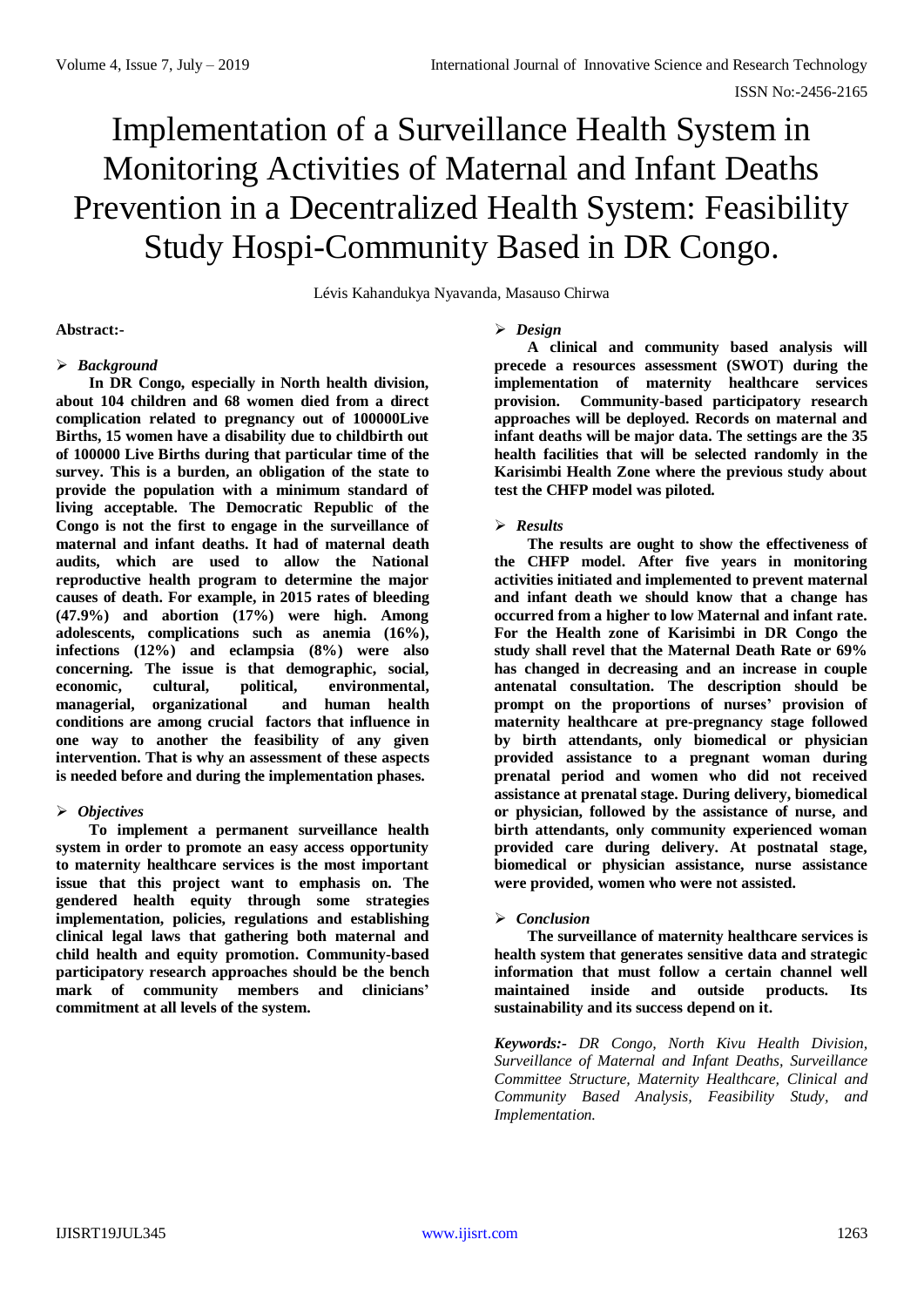#### **I. INTRODUCTION**

The rate of maternal deaths in Low income countries is 14 times higher than in developed countries (WHO, WB, 2018) (ARCH, 2019). It is estimated that around six million (600000) children die each year before reaching the age of 5 (WHO, 2018) (ARCH, 2019). In Republic Democratic of Congo (DRC), Life expectancy at birth is 51years for

Males and 54 years for Females (MICS11/EDS-DRC, 2014). Maternal Death Rate is 693 of 100,000Life Births and Infant Death Rate: 68.2(1000) (EDS, 2014). The DRC's Maternal Mortality Rate is ranked 10<sup>th</sup> in the world for out of 188 countries (World statistics, 2019). The DRC is surrounded by 10 countries that impact every aspect of its development[1][2][3].



Map 1:- Democratic Republic of Congo, 2018, Google Map.

The aspiration of more or less 86 million Congolese are committed for building a country more beautiful than before and prosperous country on 2 345 million Km2 in Central Africa (WHO,WB,2018)(ARCH,2019). The DRC aspires to improve maternal health (SDG3) throughout the country to reduce maternal and neonatal mortality by monitoring equity in healthcare and maternal, neonatal and infant death prevention[4][5][6][7][8][9][10][11].

The Democratic Republic of the Congo is not the first to engage in the surveillance of maternal death. It had of maternal death audits, which are used to allow the National reproductive health program to determine the major causes

of death. For example, in 2014 rates of bleeding (47.9%) and abortion (17%) were high. Among adolescents, complications such as anemia (16%), infections (12%) and eclampsia (8%) were also concerning (EDS, 2014, SNIS.2017)[12][13][14][15]. In 2014, in Freetown, Sierra Leone, the H4+ review session attracted the attention of countries on maternal death and highlighted the need for a series of strategies to be implemented to control maternal, neonatal and infant deaths at all levels (MINISANTÉ/MPLAN, 2016) (WHO, 2016)[16][17][18][19]. In DRC, the results of the 2010 Situation analysis of Obstetrical Emergency Healthcare, completed by the National Program of Reproductive Health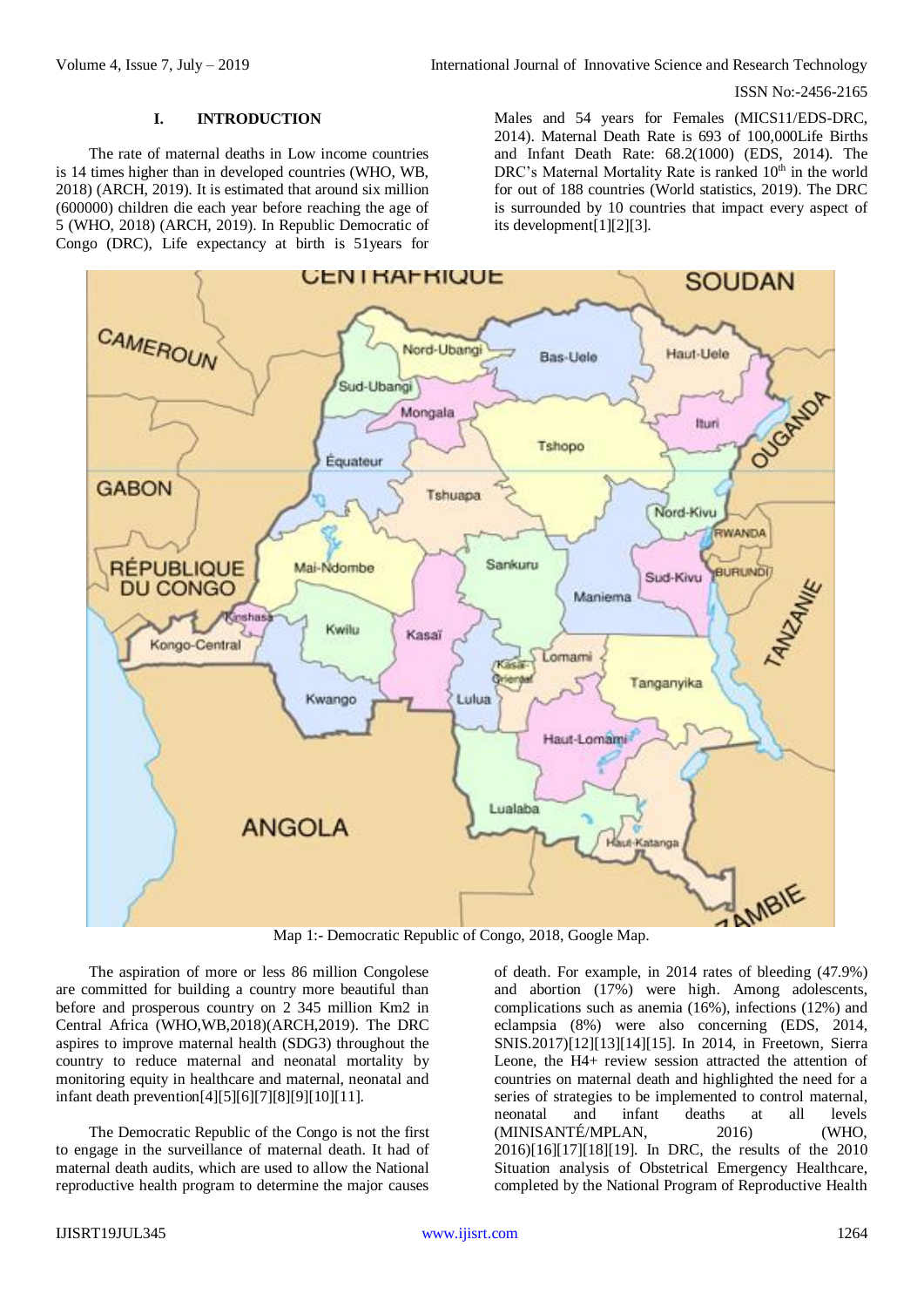(PNSR) with the support of UNFPA and the H4+, showed that maternal deaths audits were carried out on a routine or non-systematic without rigorous supervision in health zones and often not followed by negative sanctions if mistakes are done conscientiously (MINISANTÉ/SDMR, 2017) (OMS, 2016)[20][21][22][23]. Furthermore, audits of maternal deaths had taken a connotation police, repressive and punitive with respect to healthcare

providers, this pushed these last to develop attitudes and practices of workaround that caused the sub notification of death (MINISANTÉ/SDMR, 2016) (WHO, 2016).

The DRC has 26 health divisions, corresponding to the 26 provinces and 600 health zones in the area. Specifically, the North Kivu health division has 33 health zones, including Karisimbi.



Map 2:- North Kivu Health Division, Democratic Republic of Congo, 2018, Google Map.

The density of Karisimbi Health Zone is 561 048 habitants over 341.5Km2 that is 1642 Habitants per Km2. The density of the 15-19-year-old population is 231 115 habitants, which is 40% of the total population. For women aged  $15 - 49$  years-old, the population density is  $127$  113 habitants, or 21% of the total population. The overall average household size is 5 to 7 people.

#### **II. RATIONAL**

A number of reports and studies have been completed in the Karisimbi health zone, which have shown that around 290 of every 1,000,110 women become pregnant, and 290 of 1000 women conceive unwanted or unplanned pregnancy. Out of 1000 women, 110 women face disease related complications due to pregnancy, 70 women have abortions or stillbirths, 69 women die due to direct and indirect complications associated with pregnancy 1000 out of 100000 Life Births (North Kivu, Monography,2015)[24][25][26][27][28], and 15 women have mental or physical related to newborn deliveries 1000/100000 LB (Nyavanda, 2015)[29][30][31][32]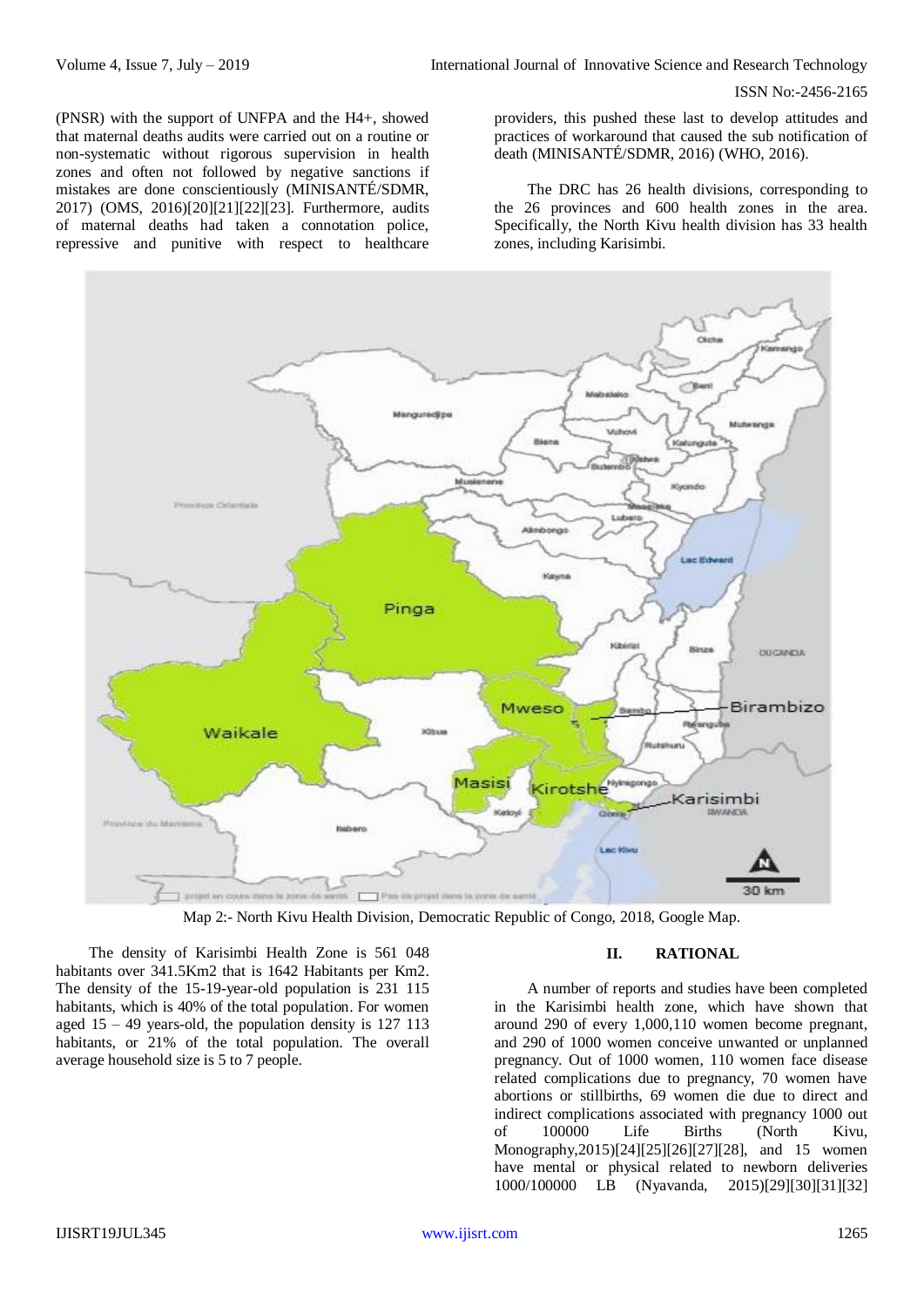(SNIS, 2018). An insufficient amount of appropriate and accurate information to guide health workers'services is available. An absence of a framework, a system of surveillance will be used for data collection, analysis, interpretation, and dissemination (SDMR, 2016)[33][34][35][36][37][38]. This will be conduction by the inclusion of the appropriate committees, and a review of maternal deaths and response integration at multiple levels (i.e. the provincial level, at the health zone level/Referral Hospital, the Referral health center/clinic and community level). There is an absence of specific assessment for tracking particular information from parturient, especially those who are in the community and need emergency service from medical personnel, but can only be found when they go to health facilities (DRC - DHS 2014) (2014 Nyavanda)[38][39][40][41][42][43][44]

The goal of this program is to ensure that mother and infant deaths are prevented by national and regional legislation, policies and frameworks which are coherent across the various health systems of the country. The program is further aimed at all levels of maternal healthcare services, ensuring that health equity is promoted in the entire country.

# *Objectives and Scope of the Assignment*

This activity is a situational analysis of the potential resources available for the better running of surveillance health zone system in monitoring activities linked to maternal and child death prevention in a decentralized health system. This is a baseline evaluation for the **monitoring activities of maternal and child deaths prevention** "MAMCDP" program, with the purpose of obtaining initial systematic feedback, aimed toward achieving the objectives and outcomes/impact of the oneyear project. The principal objectives of this feasibility study is to identify potential resources that can contribute on the prevention of maternal and infant deaths in the DRC, in general, and the North Kivu and Karisimbi health zone in particular. Specifically the study is undertaken to (i) collect comprehensive data on maternity services and all cases of maternal deaths, their causes and favoring factors, (ii) analyze the collected data, (iii) use the data in creation of community health participatory activities for maternal and child deaths prevention, (iv) disseminate information to break the silence of unapplied standards principles of the health equity, (v) define the strategies of response on the maternal and child deaths within communities and clinics.

# **III. METHODS AND RESEARCH DESIGN**

# *Desktop review:*

This study is undertaken to understand the structures of resources related to the promotion of maternity healthcare services. The consultants are referring to six main documents provided by the Provincial Health division and Karisimbi health zone namely: 1) the map road for reproductive health program, which included a mapping structure of the health maternity systems institutions supporting mothers and infants in community and clinic settings, capacities, 2) A review of the legislative

framework on access to maternity healthcare services in DRC, 3) the provincial health division monitoring and evaluation operational framework, 4) management tools for assessing maternal and infants deaths  $(ICD10)[45][46][6]$ , 5) Maternal and infants health promotion committee , 6) annual surveillance and response reports on activities promoting health equity and maternal and infants deaths prevention.

# *Individual Questionnaire:*

This questionnaire covers children, pregnant couples, midwives, diseased family members and other stakeholders. The consultants are interviewing independent members to collect a balanced view of the real situation on the ground. The questionnaire developed for the household survey is going under extensive review by ULPGL ethical committee and the consultant to ensure questions are relevant, culturally appropriate and the listed response codes are correct. After the draft has been reviewed by the ULPGL ethical committee, it will be then being pre-tested during the training, using actual household interviews. Careful notes will be taken during this exercise and appropriate adjustments to the questionnaire will be made in the final questionnaire. After the questionnaire has been reviewed, and changes made, the questionnaire will be finalized in French and English, and then administered in local languages to cater for the respective areas where the Health facilities have been selected.

# *Focus groups discussions:*

Focus group discussions will be conducted involving children, pregnant couples, midwives, diseased family members and other stakeholders, in order to obtain further detailed information addressing the study questions at hand.

# *Key informant interviews:*

Key informant interviews will be conducted to collect relevant information from individuals and organizations involved in the implementation of the mother and children health promotion within North Kivu health division and Karisimbi health zone settings.

# *Sample Selection:*

The survey team will obtain a list of all the health facilities that offer ANC services, parturient women and midwives within the North Kivu division and Karisimbi health zone.

# **IV. DATA ANALYSIS AND COLLATION**

The Consultant will conduct the data collection and analysis. Data analysis will take place continuously, as data is collected, and will continue throughout the fieldwork process. Systematically reviewing and modifying the collected data will improve the collection and analysis process.

Stata (version 14) is the statistical package that will be used for analysis of the quantitative data. Descriptive statistics will be used to describe the sample, expressing the central tendency and variability within the data. Where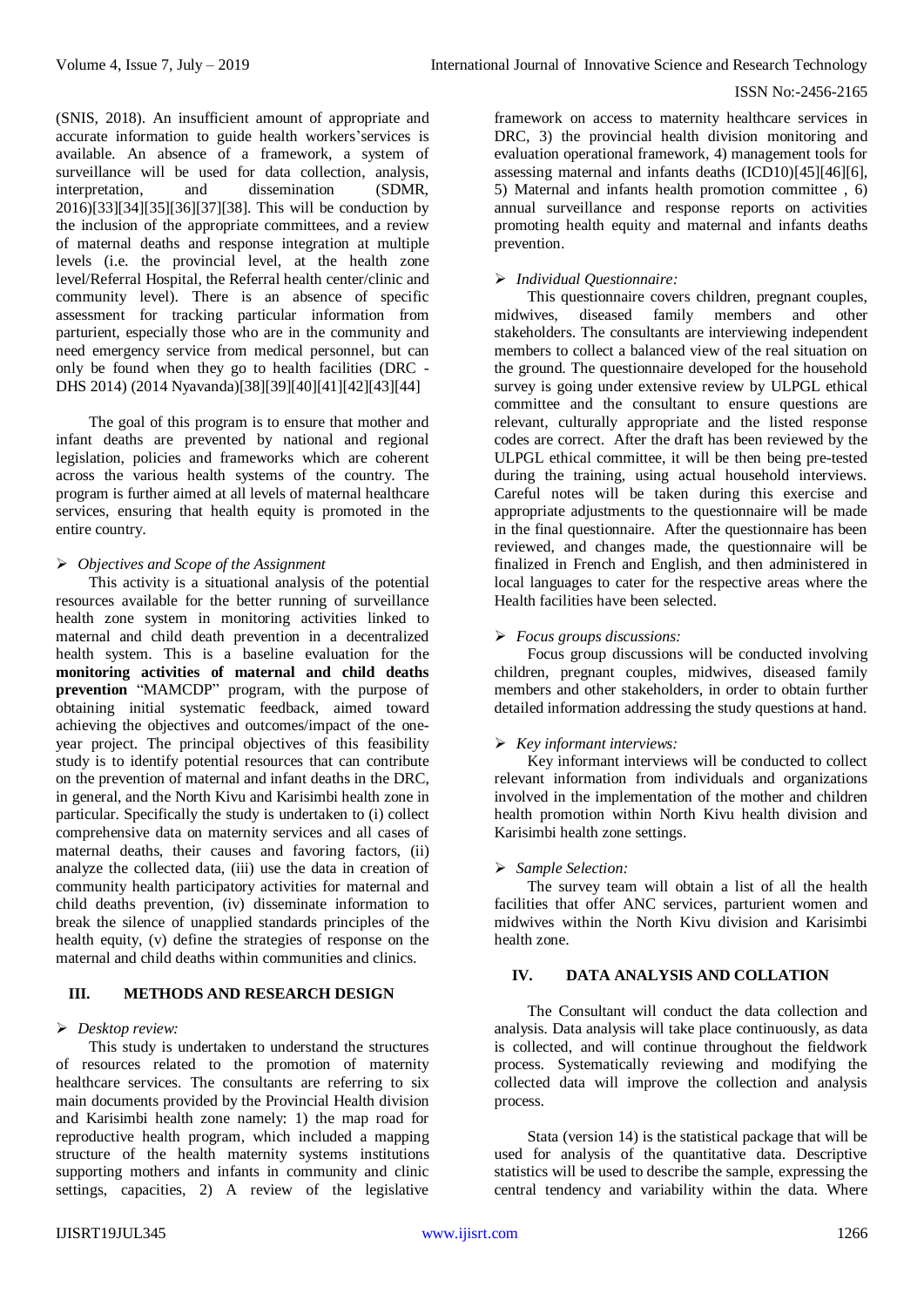there are interesting findings, inferential statistics will be used to estimate the likelihood that there is statistically significance and whether this occurred by chance (e.g. due to sampling error).

NVivo software (version 11) will be used to organize qualitative data and assist with coding. The research team will use inductive and deductive analysis to derive codes, categories, sub-themes and themes from the interviews, focus group transcripts and qualitative text from the surveys. A thematic coding framework will be developed using an iterative analysis process. The process of how themes were identified and how the codebook was built and applied will be clearly outlined. In-depth description of cases will be developed including participant's age, gender, ethnicity, socio-economic and demographic characteristics. Data produced from the survey, interviews and focus groups will be used to investigate the feasibility learning questions.

# *Fieldwork*

The Consultants will handle all aspects of the fieldwork for the survey. In addition to the quality control measures to be implemented by the Consultants, RIPHE<sup>1</sup> will also hold supervisory roles. The consultants will make all appointments and initial contacts one month prior to data collection. RIPHE will also help in availing all program documents to the consultants for review. RIPHE reserves the right to conduct random field checks and checking how far the evaluation has gone.

 *Data Collection and Management Procedures* Data collection will be conducted by the Consultants.

# *Training of moderators*

A team of researchers will train interviewers in conducting this evaluation research. Interviewing techniques and ethics will be observed to ensure adherence to ethical standards when conducting research with human subjects. Interviewers will be oriented to various RIPHE activities and how they will be implemented. The training will also highlight data collection techniques, including interviewing skills, consent procedures and other relevant information. Piloting of the questionnaires will be part of the training. The data collection team will be recruited based on competence in conducting mixed method research.

# *Quality control procedures*

Quality assurance and control will be conducted at several levels, including:

- Adequate training of field personnel to ensure they are knowledgeable regarding the administration of the questionnaires.
- Attention will be made to proper handling and protection of the data, consent forms and management of the participants.
- Constant field supervision, reviewing and editing of completed questionnaires will be exercised to ensure data quality.
- Close supervision of the data entry processes will be implemented.

# **V. RESULTS AND DISSEMINATION**

Findings of this study will be shared with all respective responding groups, the Karismbi health zone and North Kivu health division, other stakeholders not only that may benefit from the knowledge obtained from the study results, and are part of the community participatory health committee.

#### *Regulatory Requirements / Human Subjects Protection*

# *Human Subjects Ethical Consideration*

This study has been determined to be "research" and will be initiated only after receiving written approval or written exemption from the local Ethics Review Board. For this reason, the consultants will comply with all policies and procedures of the Research Ethics Board.

This study methodology has been designed to address the following ethical principles: respect for persons, beneficence and justice. Efforts are made to protect individual autonomy, minimize harm, maximize benefits, and equitably distribute risks and benefits by using procedures that are consistent with sound research designs.

Respect for Persons and Individual Autonomy

# *a) Potential Risks*

Potential risks to subjects include:

**1. Breach of Confidentiality:** The most significant risk to the participant is a breach of confidentiality. In this study, a breach of confidentiality could occur if private and sensitive information of questionnaires is linked to an individual respondent and is obtained by person(s) outside of the health system maternity services.

Specific risks from a breach in confidentiality associated with this study include:

- **Psychological discomfort/stress:** This could be feelings of discomfort by respondents discussing personal experiences with the interviewers and distress if information about personal experiences were revealed to others in the community.
- **2. Inconvenience Resulting from Participation in the Study**: Participation in this research study will require the respondent's time. For this reason, most respondents will need to take time from their day to take part in this evaluation, which could result in inconvenience to the respondent*.*

# *Strategies to Address Risks*

Steps will be taken to protect participants against potential risks posed by their participation in this research. Participants will be encouraged to contact Levis K. Nyavanda – Lead Consultant at any time to discuss any

 $\overline{a}$ 

<sup>&</sup>lt;sup>1</sup> Research Impact Population Health and Equity Promotion (RIPHE) Organization.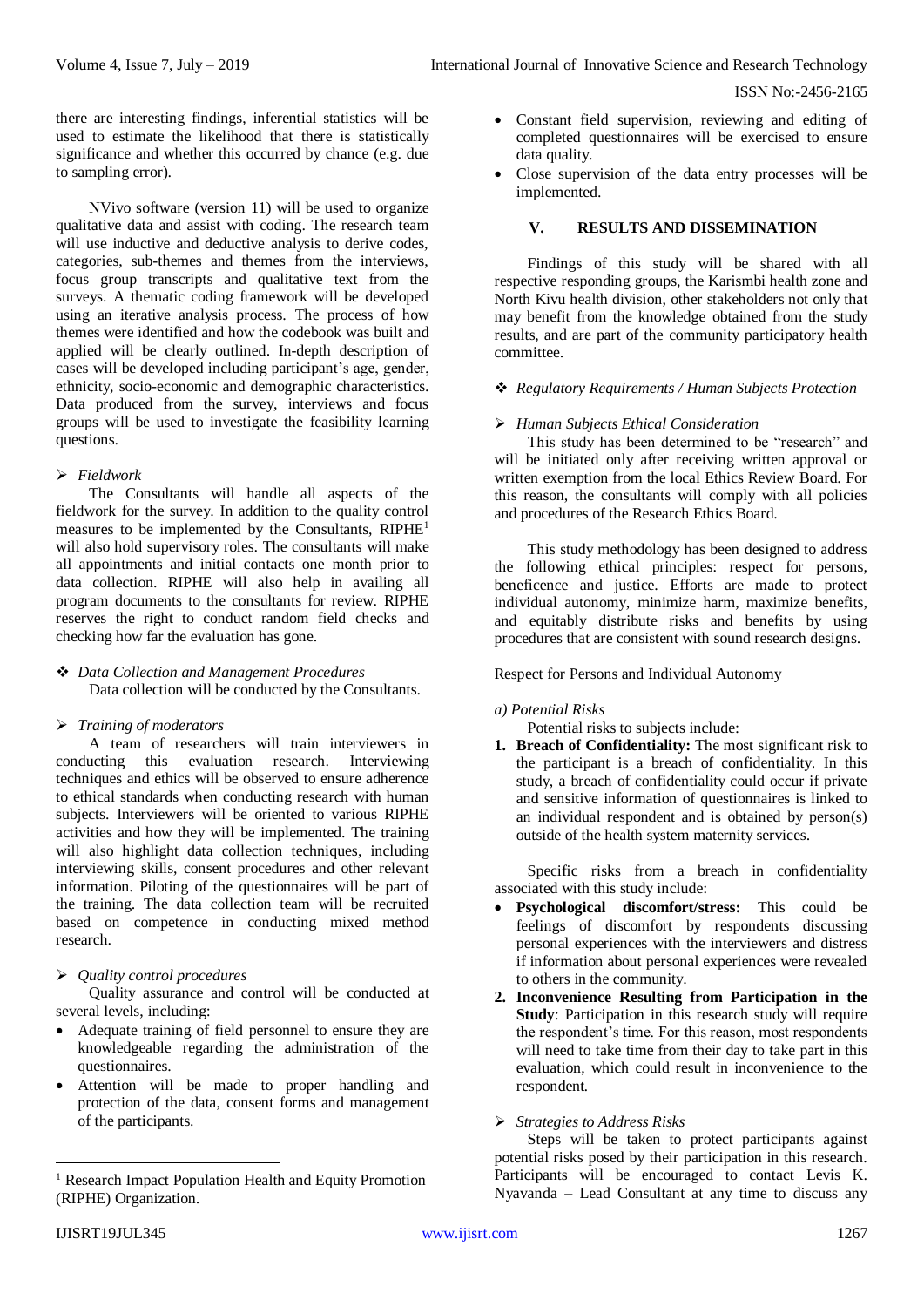concerns they might have. All data and other information will maintain all confidentially and anonymity to the greatest extent possible. The following steps will be taken to protect against risks.

#### *a) Breaches of Confidentiality*

#### **1. Identification on Data Sources**

- a. There will be no identification of the respondent on the questionnaires. No personal identifying information will be collected, that is, name, initials, address, among others.
- b. The respondent will be instructed not to use personal names during the interview. If names are mentioned they will not be included on the questionnaire.
- c. Signed written consent forms will be stored separately from the data until 2022.
- 2. **Staff ethical training.** All research staff, including the moderators and supervisors, will be carefully trained in human subjects protection, especially the importance of protecting privacy and confidentiality. Training for moderators will include providing information about the three principles of ethical research (beneficence, justice and respect for persons) and will contain specific guidelines to adhere to ethical standards (including the proper use of recording devices, confidentiality, etc.)
- 3. **Participants' rights.** Research participants will be informed of all risks and protections in the written consent form. Participants will also be informed of their right to withdraw from the study at any time and their right to not answer any questions they feel uncomfortable with. Respondents will be provided contact information for RIPHE survey focal person, who will be available to answer any questions about the study.
- 4. **Data reporting.** All data based on this research will be reported in aggregate form. In particular, no individual respondents will be identified. But in general, collective respondents will be reported.
- 5. **Place of data collection.** To ensure privacy, confidentiality and comfort, respondents will be taken to a place convenient to them to ensure they are able to freely participate in the study.
- 6. **Data collection procedures.** To ensure privacy and confidentiality during data collection, moderators will be asked to sign a confidentiality agreement as part of their employment contract. Respondents will be instructed not to give their full names to the moderator at any time.
- 7. **Data collection and management supervision**. Data collectors will be closely supervised by the consultants throughout data collection.

### *b) Informed Consent/Assent*

No participants will be interviewed without their informed consent. Prior to data collection, potential participants will be provided with study information and a written consent form which:

- Explains that they are being asked to participate in research;
- Explains the purpose of this research and the number of subjects involved;
- Clarifies the expected duration of the subject's participation and the procedure followed;
- Explains how the research will benefit the target groups and/or the participant, or society;
- Describes potential risks, if any are anticipated, or explains that there are no known risks;
- Explains that there will be no costs for participating;
- Describes compensation for participating or explains that there will be no compensation;
- Clarifies that the subject's participation is anonymous and that individual responses will be not be linked to identifying information;
- States that the subject's participation is voluntary and that refusal to participate will have no consequences;
- States that some questions may cause discomfort and that subjects may refuse to answer individual questions or desist from the interview at any time;
- Provides the name and telephone number of the RIPHE survey focal person who the subject may contact if they have any pertinent questions about the research, about the topics discussed;
- Explains how the participant should provide written consent by signature, writing Ok/fine, nodding the head, etc on the templet consent.
- *Beneficence (Maximizing Benefits and Minimizing Harm)*

#### *a) Benefits of the Study*

There is unlikely to be any direct benefit to participants themselves at the time of the study. However, the information gathered in this study will help RIPHE to implement the **surveillance system in monitoring activities of maternal and child deaths prevention**, its transparent and improved capacity to achieve desired results in the DRC North Kivu health division and Karisimbi Health Zone.

#### *b) Risk and Benefit Ratio*

The proposed study will result in knowledge generation, helping understand how the surveillance system in monitoring activities of maternal and child deaths prevention program will be managed and its impact on primary stakeholders. The potential benefits of receiving feedback from the clients of the RIPHE activities will be understanding how future community and clinical activities can be tailored during the implementation of the health equity program, to access maternal healthcare services and ensuring maximum benefit. There are no risks to the individual participants in this survey.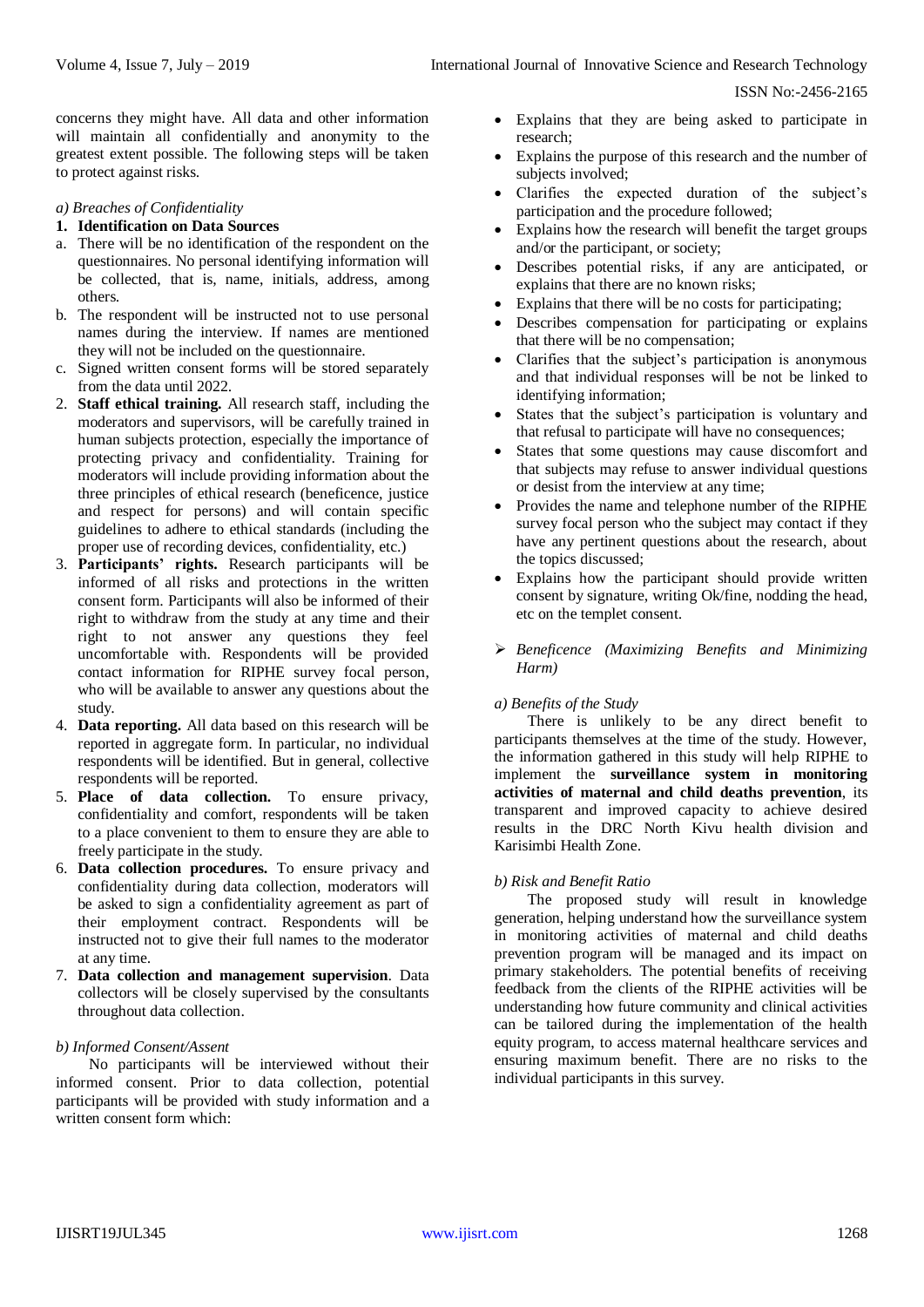# *Work plan*

| <b>Activity</b>                                                              | <b>Inputs</b>                                     | <b>Timeframe</b> | <b>Responsible person</b>                                    | <b>Expected Outputs</b>                                                                                                                                                                                                                                 |
|------------------------------------------------------------------------------|---------------------------------------------------|------------------|--------------------------------------------------------------|---------------------------------------------------------------------------------------------------------------------------------------------------------------------------------------------------------------------------------------------------------|
| Respondents<br>selection                                                     | $\bullet$ Survey<br>Coordinator<br>•Research team | 1 Months         | Survey<br>Coordinator/Research<br>Team                       | Sample selected                                                                                                                                                                                                                                         |
| Training of<br>moderators and<br>Questionnaire pre-<br>testing               | •Survey Coordinator<br>•Research team             | 1 Month          | Survey<br>Coordinator/Research<br>Team                       | Interviewers trained and<br>Questionnaires pre-tested                                                                                                                                                                                                   |
| Data collection                                                              | •Survey Coordinator<br>•Research team             | $10$ Months      | Survey<br>Coordinator/Research<br>Team                       | Data collected                                                                                                                                                                                                                                          |
| Data entry and<br>cleaning                                                   | •Research assistants                              | 2 Months         | Survey<br>Coordinator/Research<br>Team                       | Data entered                                                                                                                                                                                                                                            |
| Data analysis                                                                | $\bullet$ Survey<br>Coordinator<br>•Research team | 2 Months         | Survey<br>Coordinator/Research<br>Team                       | Data analyzed                                                                                                                                                                                                                                           |
| Draft Report<br>submitted to RIPHE                                           | •Survey Coordinator<br>•Research team             | 1 Month          | Survey<br>Coordinator/Research<br>Team                       | Survey methodology report written                                                                                                                                                                                                                       |
| Final report Writing<br>and Feedback                                         | •Survey Coordinator<br>•Research team             | 1 Month          | Survey<br>Coordinator/Research<br>Team                       | Final Report written                                                                                                                                                                                                                                    |
| Knowledge<br>translation at all<br>levels through<br>communicative<br>chains | •RIPHE and<br>Collaborators                       | Continuously     | <b>RIPHE Coordination</b><br>and supervision team<br>network | CHFP capacity building trainings,<br>Radio maternity healthcare programs,<br>community participatory actions,<br>midwife's workshops, community<br>posters, video clips, website<br>development, periodic maternal and<br>infant's statistics data base |
| Community and<br>clinical activities<br>surveillance                         | •RIPHE and<br>collaborators                       | Continuously     | <b>RIPHE Coordination</b><br>and supervision team<br>network | Community and clinical Records on<br>maternal and infant's deaths and<br>Initiation of activities of health equity<br>promotion                                                                                                                         |

Table 1:- Detailed Timeline

# *Feedback meeting:*

The consultants shall present the main findings and conclusions of the evaluation to all the respondents, stakeholders, North Kivu health division, Karisimbi health zone and the team and network of RIPHE organisation. These stakeholders will have the opportunity to provide input and feedback before implementing all activities on the maternal and infant prevention deaths and health equity promotion agenda of surveillance system.

# *INNOVATION*

Twelve phases have been conceptualized during the previous steps of the study. This is the main phases from the learning by doing model and community participatory appraisal approaches. The cycle of surveillance of maternal and child deaths incorporates phases of the monitoring and riposte that will apply to all level of the pyramid represented in the suite.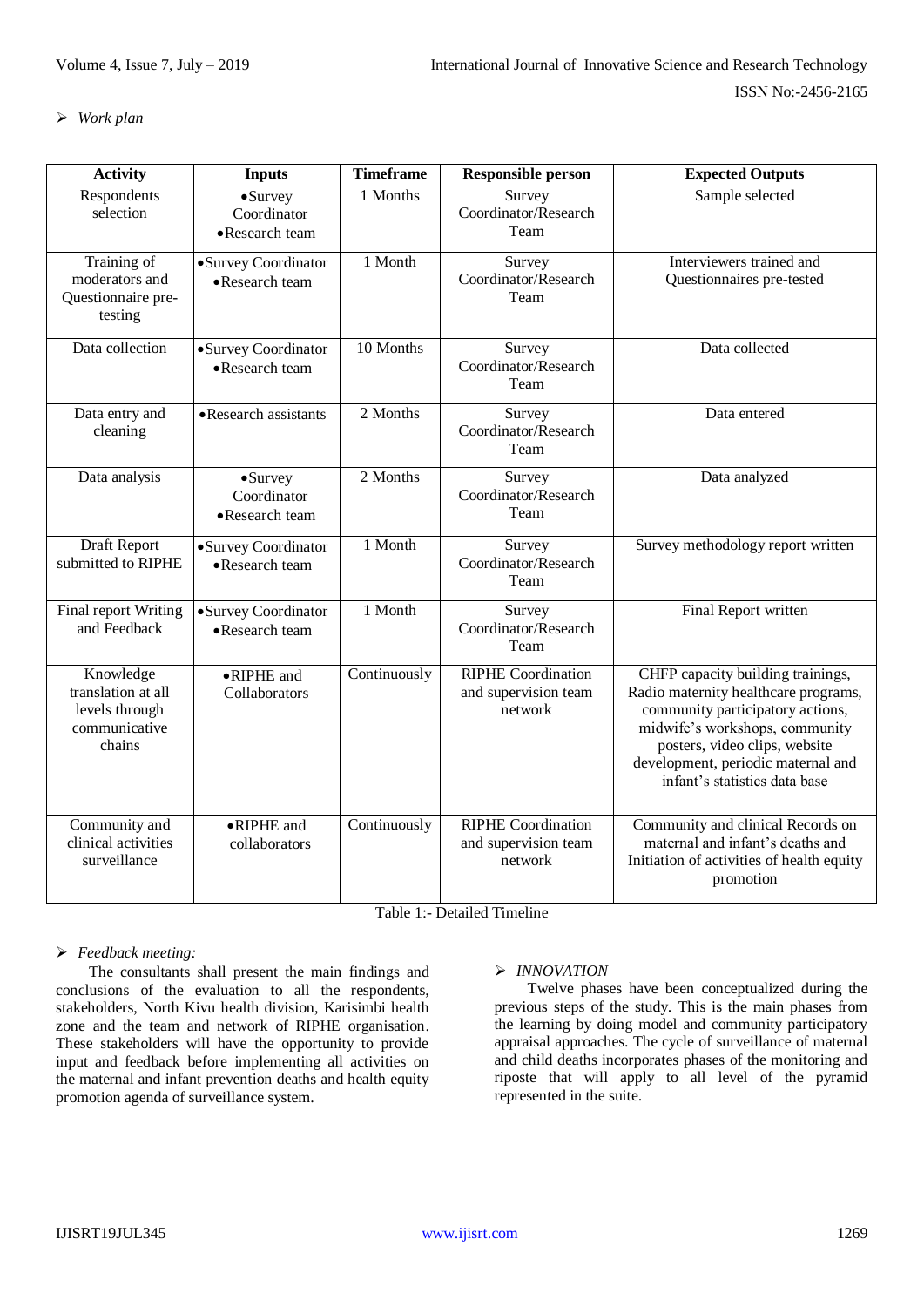

Fig. 1:- Illustration of the Surveillance cycle of Maternal and Infant deaths prevention by Levis K. Nyavanda, 2018

As part of this integration, the system of integrated disease surveillance and response will be used to parallel for surveillance and response maternal and child deaths to better assess of its impact not only on the health system but also and especially in the prevention of maternal and child deaths in communities and clinics.

# *Phase I: identification of the field*.

This stage explains the clinics, health area, health zone, district, division, and health region where permanent cases that influence maternal and child deaths are reported such as abortion, earlier adolescent pregnancy, home delivery, management of pregnancy by unqualified and unprofessional maternity health personnel. *Phase II: Identification of voluntary community members*: this is a stage where we should know that the problem is affecting a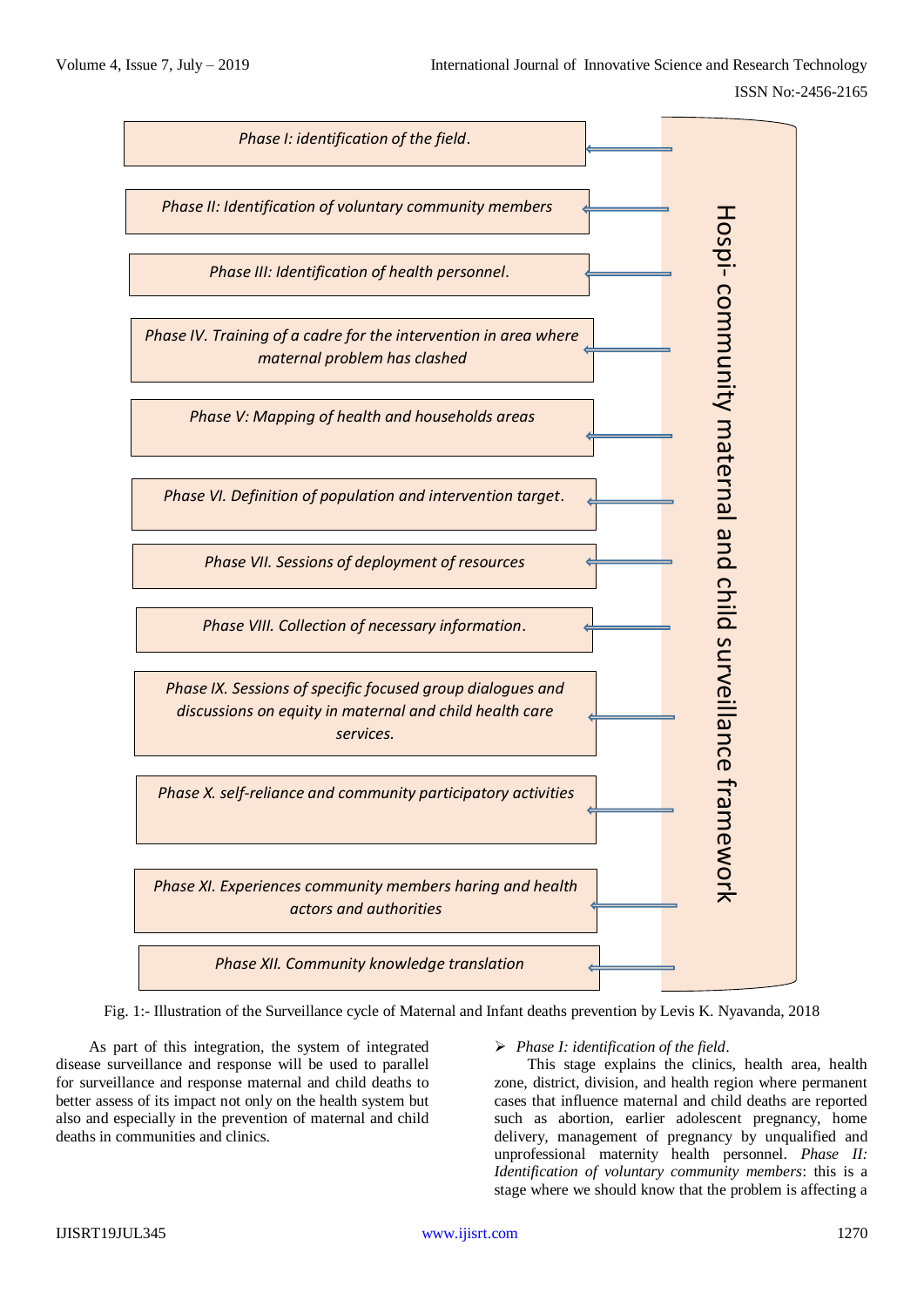good number of community people. The individual sensitised or experienced from the impact of a given matter is ever sensitive and motivated to play a role if an opportunity to confront this matter has come. It implies that most people who have been victimized play a greater role in the process of controlling that problem. This strategy is known advocacy and mobilisation of self-community resources. *Phase III: Identification of health personnel*. Who are qualified, professional, available, and committed to play a role during surveillance epidemic situation? Such as birth attendants, midwives, gynecologists, obstetricians, neonatal pediatrics and surgeons, anesthesiologists, community and health authorities. *Phase IV. Training of a cadre for the intervention in area where maternal problem has clashed*. This stage is concerned by recruitment of a cluster that will be composed by all individuals, health personnel, and community and health leaders willing to contribute during the surveillance period that health interventions are deployed to control or to stop the situation. For example stopping teenager's pregnancies in a given ethnic minority. This can involve parents, brother and elder sisters, neirgbourhood people or settlements, regions' leaders, school teachers, health personnel in charge of adolescents, community counselors, community birth attendants, midwives, gynecologists and others who can be in charge with maternity skills. *Phase V: Mapping of health and households areas*. This phase is concerned with localization of health area that the intervention should be implemented. It determines households' members in order to be prompt to respond on the problem. The stage facilities the planner to know where the problem is geographically situated, how many people are infected and affected. Resources mapping is also planned accordingly of the heath and household areas that have been locate par certain characteristics and previously demarked for the intervention program. *Phase VI. Definition of population and intervention target*. At this particular phase two steps emerge mainly the first is to define the general population infected and affected by the problem and the setting in order to assess properly the needs. Secondly the intervention has to answer on the problem directly and indirectly. Means definition of direct beneficiaries and indirect ones are supposed to be specified. The needs assessment emerge at this phase where vulnerability of problem is not percepted at the same level by people. Identifying specific people such number of women, men, children and especially pregnant women by households and child under five years old are crucial indicators for this phases. To identify also community health actors and appropriate maternity health facilities is concerned by the sixth phase. *Phase VII. Sessions of deployment of resources*. This is the period that concerns field community entry process, filed work activities preparation and specification, visiting door to door, health facility, community groups and institutions. Provision of sensitization messages, individuals' consultation, family education, group talks and practices, community dialogues and discussions, institution communications and appointment of groups' leaders to follow up some community participation and collective activities assigned during the implementation of the program. Example to

organise women and pregnant women association for maternity health assistance. To set up a union of 10 households maternal constellation support. Form of 10 houses that put some amount of money and creating income generating activities in order to support economically the pregnant women within the constellation. *Phase VIII. Collection of necessary information*. This period is concerned by a process of getting necessary and accurate information that can help to know the level of the interventions impact in terms success. Information are data from different targeted people such as parturients, community members, households responsible, health actors and clinicians, institutions' leaders. This information is needed before the intervention or implementation of program activities because of well setting oriented goals and outcomes of the interventions. It is also collected at the end in order to measure the performance of resources in terms resulted indicators. These outcomes help to know if the problem has been controlled, eradicated, stopped, and eliminated or no and if the community vulnerable people have been satisfied at a given level. Information are collected from infected and affected people and this under methodological and technics applicable procedures. Responses should analysed logical and read to generate recommendable messages for improvement of mother and child health*. Phase IX. Sessions of specific focused group dialogues and discussions on equity in maternal and child health care services*. This particular phase is done in order to measure the individual satisfaction level, inputs versus outputs of the program and rate of the intervention impact. These specific focused groups discussions and table round analysis are organised in a systematic and logic way with purposes of knowing that opinions and suggestions that will be generated shall be used for future sustainability of the program. The strategy of getting opinions it help to implementer to take useful decision whether to stop or continue with the interventions activities. It may easier the work to be restructured. The FGDs are organised by consultant or health actors. The eligibility of participants shall be based characteristics such as direct and indirect beneficiaries, the implementer, sponsors and health and community authorities. *Phase X. self-reliance and community participatory activities*. This is phase where individual, groups or collective, institutional activities that are implemented by the members of the community for the collective interest and support in order to eradicate health vulnerabilities. Collective activities are organised and oriented towards community needs for it development. These activities are based up resilient capacity for each individual person or group members. This stage hopes that a pregnant woman or family have to be able to sponsor expenses related to pregnancy because the self-reliance activities are implemented in order to respond on any health issues. This shows that community members are able to copy with mechanisms that have been put in place in fighting against factors that made maternity health not being promoted. At particular phase individual, and collective activities are appraised in order to rewards the best individual people in the community. Thus community health participation appraisal (CHPA) in fighting epidemics situations. *Phase XI. Experiences community members*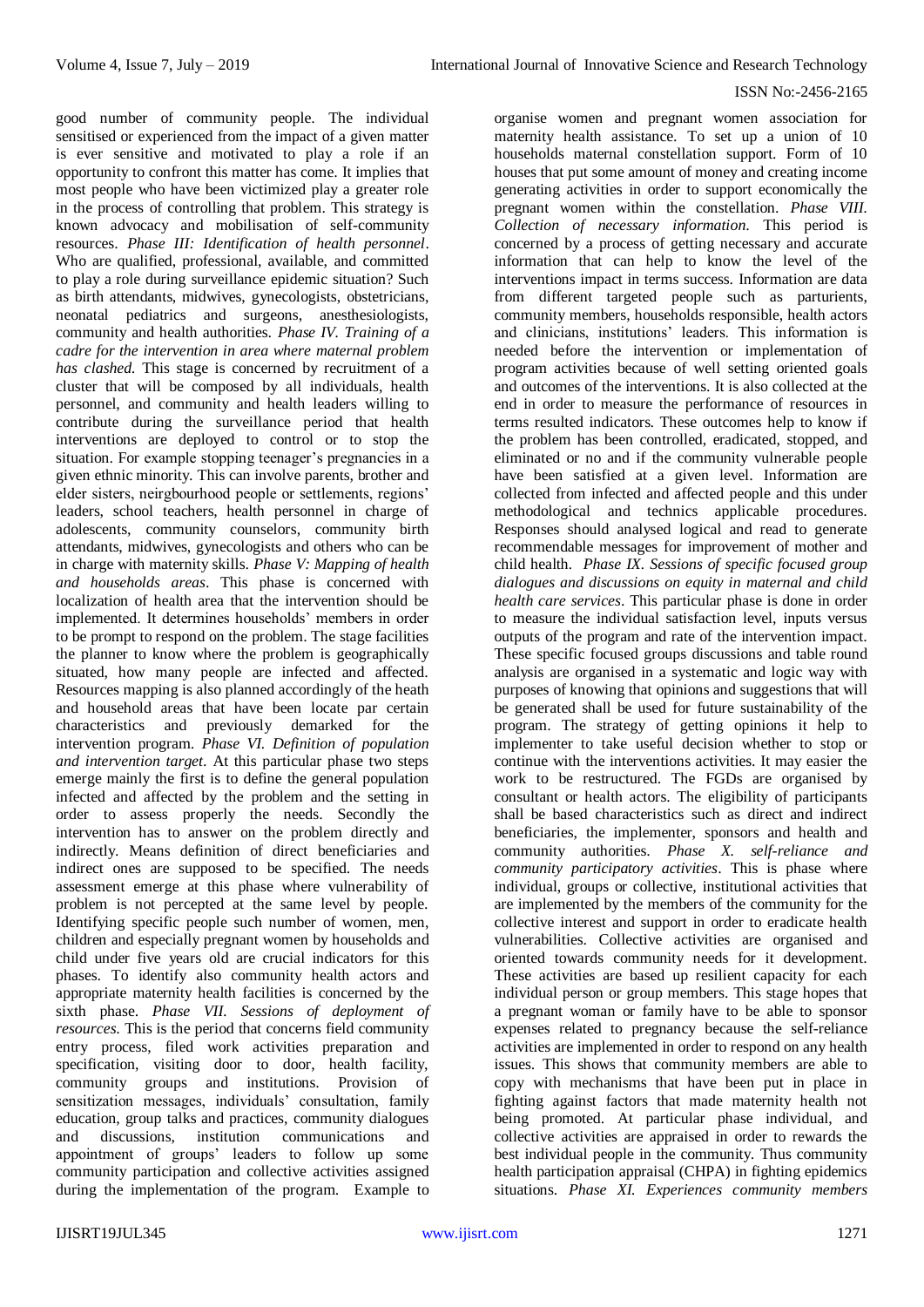*sharing with health actors and authorities*. This is known as an intervention feedback community impact. It is concerning the information that can be established as key words to sensitise and mobilise resources. These informations are formulated as "health healing messages" formed by beneficiaries and others from the period of the outbreak clash, intervention, resilience period. These information or message initiate principles, regulations or rules and health norms in short-middle- and long term as longer as outbreaks are concerned. They generate also new perspectives for local institutions in terms of vision, mission, goals and values or norms that can constitute community or institutions' identities. In brief they constitute the major topics that will be used during diffusion of behavioural change dialogues, communication, education, and discussion and debates related to equity and maternal and child health promotion. Health experienced problem will be major narrative key point in mobilizing people for community healing activities. *Phase XII. Community knowledge translation*. Diffusion of information for behavioural change is phase that impact a lot to social community ladders of people if the message

was well established. This phase implies a process plan that concern selection, screening, time targeted point for dissimulation. The audiences are also supposed to be selected accordingly. This message has to concern all individuals within the community and in different contexts. The message should be diffused in clear, precise and understandable language mean a language that is decoded by everyone in the community. The messages are established to be used during individual, collective, public campaigns, during audio-video diffused emission, during pregnant women's relays, mother and child day, and public lecture on equity and maternal child health promotion, during community cultural days.

## *Operational Settings*

At the provincial level, a Committee said Committee of Surveillance of maternal deaths and infantile (CSMI), Journal of maternal and child deaths (RDMI), and a database of the statistics of death Maternal and infant (BSDMI) will be set up for availability of information to all decision makers of the province and health zones in the decentralized health system.



Fig. 2:- Illustration of committee structure by Levis K. Nyavanda, 2018.

The Provincial surveillance Committee of maternal and child deaths by a moral authority and assists by hospital officials and coordinators of surveillance activities. The Committee is supported by technical experts from civil society. This Committee is a sub-group of the commission to combat disease. He reported these activities to a weekly, monthly, annual epidemiological surveillance meetings. The monitoring of the activities of the prevention of maternal and child deaths is based on intrasectoral and intersectoral collaboration in a decentralized health system. The close collaboration within the Department of the health public must be strong and permanent. All the other ministries and civil society, even community organisations follow. This Committee must work closely with an office for maternal and child death statistics (public or private) and civil status to facilitate the reporting of deaths in the population.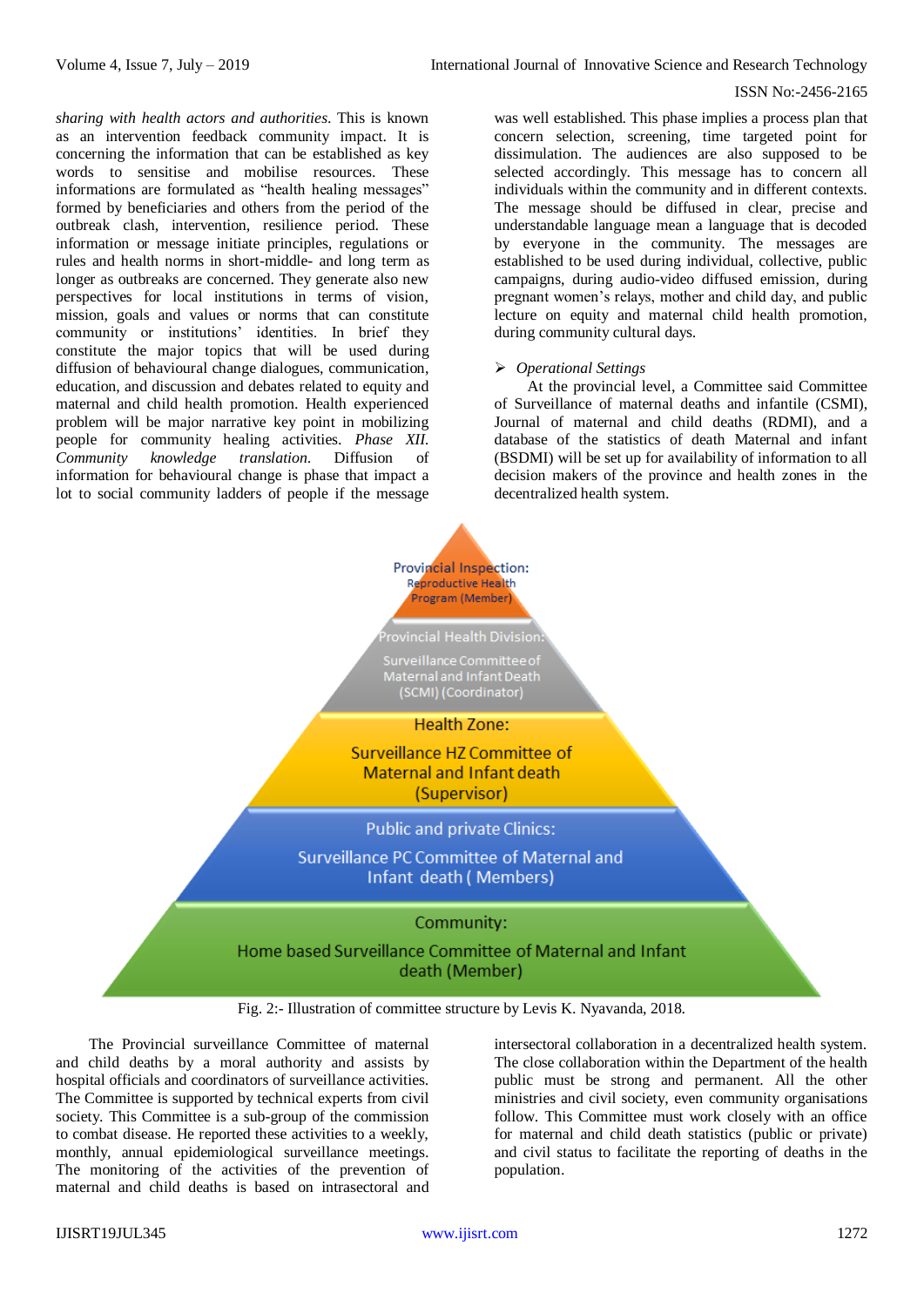#### **VI. CONCLUSION**

The surveillance of maternity healthcare services is health system that generates sensitive data and strategic information that must follow a certain channel well maintained inside and outside products. Its sustainability and its success depend on it. For this purpose, some community and clinical measures must strengthen the foregoing and must be strict application by the various operational and actors responsible for the system at any level whatsoever. These measures are the attitudes to follow in practice in different circumstances that require a certain high sense of delicacy and especially of professionalism on the part of all without exception.

# **REFERENCES**

- [1]. F. White, "Primary Health Care and Public Health : Foundations of Universal Health Systems," pp. 103– 116, 2015.
- [2]. S. Bucher *et al.*, "Self-reported practices among traditional birth attendants surveyed in western Kenya: A descriptive study," *BMC Pregnancy Childbirth*, vol. 16, no. 1, 2016.
- [3]. E. Démographique, "Enquête Démographique, République Démocratique du Congo," 2007.
- [4]. P. Couvert and S. Maunorie, "3 èmes Journées Interrégionales de formation des personnels des IME , IEM , IEAP ( Bretagne / Pays de la Loire ) Palais du Grand Large , St Malo," pp. 1–3, 2008.
- [5]. D. Messager, L. E. S. Hépatites, L. É. À. L. A. Vie, L. E. S. Drogues, and L. E. S. D. Et, "POUR UNE ÉDUCATION ET SEXUELLE DES ADOLESCENTS," pp. 1–12, 2006.
- [6]. MINSANTE, MINEDUB, and MINESEC, "Curriculum de l'Education a la Vie Familiale, en Matiere de Population et Au VIH & SIDA," *Proj. d'Appui au Program. Natl. la Santé la Reprod.*, p. 20, 2006.
- [7]. S. Vilpert, "De la Planification familiale à la Santé Sexuelle et Reproductive : Une étude de cas Présenté par Sarah Vilpert," 2008.
- [8]. J. W. Mcarthur, K. Rasmussen, and G. Yamey, "How many lives are at stake ? Assessing 2030 sustainable development goal trajectories for maternal and child health," vol. 373, no. February, pp. 1–9, 2018.
- [9]. A. Garces *et al.*, "Home birth attendants in low income countries : who are they and what do they do ?," 2012.
- [10]. G. C. Patton *et al.*, "Global patterns of mortality in young people : a systematic analysis of population health data," pp. 881–892.
- [11]. K. M. Odette *et al.*, "Etiologies of Maternal Mortality in the Hospital Provincial Janson Sendwe in Lubumbashi ( DR . Congo )," vol. 4, 2017.
- [12]. D. Serfaty, "Anatomie et physiologie," *Contraception*, pp. 26–48, 2011.
- [13]. A. Yannick Jaffré, Salomé Ahouangonou and V. P. Dahounto, "Ecole et Santé de la reproduction," *Agence Française Dev.*, p. 83, 2015.
- [14]. L. Potvin, M.-J. Moquet, and C. M. Jones, *Réduire les inégalités sociales en santé*. 2010.
- [15]. A. Guillaume and D. Bonnet, "La santé de la reproduction : une émergence des droits individuels," *Santé la Reprod. au temps du sida en Afrique*, pp. 11– 32, 2004.
- [16]. A. Pour and L. A. Planification, "Agir pour la Planification Familiale (AGIR-PF)," no. January, 2013.
- [17]. Médecins Sans Frontières, *Guide clinique et thérapeutique*. 2016.
- [18]. *Programme d ' Orientation*. .
- [19]. F. Carden, "Des Connaissances Aux Politiques." .
- [20]. R. Democratique, D. U. Congo, M. D. E. La, S. Publique, P. National, and D. E. S. D. E. L. A. Reproduction, "Politique nationale de sante de la reproduction," p. 24, 2008.
- [21]. "Livre Genre et dvt.".
- [22]. "indicateurs\_demographiques." .
- [23]. T. S. Project, "Le Projet Sphère : Charte humanitaire et normes minimales pour les Interventions lors de catastrophes," p. 412, 2004.
- [24]. L. A. Situation, D. E. S. Enfants, and D. Le, *LA SITUATION DES ENFANTS DANS LE MONDE 2009 La santé maternelle et néonatale*. 2009.
- [25]. P. R. X. Perrin, "Mortalité Maternelle dans le Monde Objectifs d ' Apprentissage," 2012.
- [26]. L. Alkema *et al.*, "Global , regional , and national levels and trends in maternal mortality between 1990 and 2015 , with scenario-based projections to 2030 : a systematic analysis by the UN Maternal Mortality Estimation Inter-Agency Group," *Lancet*, vol. 387, no. 10017, pp. 462–474, 2016.
- [27]. D. Master, M. Human, R. Centre, and H. Rights, "HIGH MATERNAL MORTALITY RATES IN SUB-SAHARAN AFRICA AS A HUMAN RIGHTS VIOLATION : THE CASE OF THE DEMOCRATIC REPUBLIC OF CONGO Mini-dissertation submitted in partial fulfilment of the requirements for the Degree Master of Laws ( LLM ) in Multidisciplinary," no. October, 2013.
- [28]. P. E. Bailey *et al.*, "Institutional maternal and perinatal deaths : a review of 40 low and middle income countries," pp. 1–14, 2017.
- [29]. C. Ouedraogo, J. Testa, B. Sondo, and B. Kone, "Analyse des facteurs de risque de morbidite m aternelle severe a o u a g a d o u g o u ,burkina faso."
- [30]. "complications pour réduire les risques liés à la grossesse Au-delà des Nombres," *Recherche*, 2004.
- [31]. OCDE, "Évaluer La Coopération Pour Le Développement."
- [32]. C. Vincent, "Etat de la recherche dans le domaine de la mortalité maternelle et néonatale au Bénin Rapport Final," 2007.
- [33]. M. D. E. La, S. Et, and D. E. S. Sports, "Direction De L ' Hospitalisation Et De L ' Organisation Des Soins E T U D E D ' I M P Ac T O R G an I S At I O N N E L E T E C O N O M I Q U E D E L a S E C U R I S At I O N D U C I R C U I T D U M E D I C Am E N T D an S L E S E T Ab L I S S E M E N T S ," 2009.
- [34]. "ETHIQUE DES OING POL5840." .